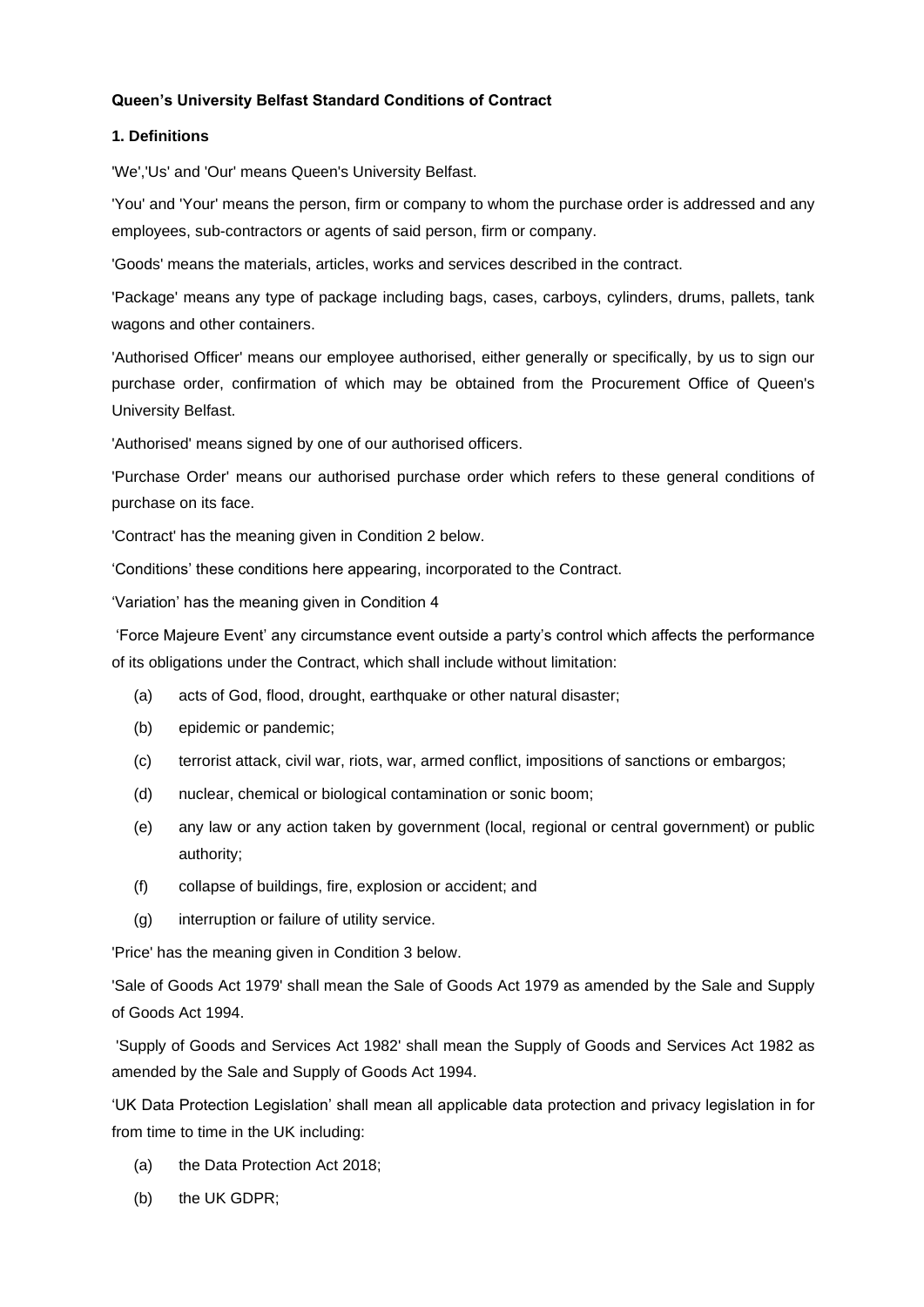- (c) The Privacy and Electronic Communications Directive 2002/58/EC (as updated by Directive 2009/136/EC;
- (d) the Privacy and Electronic Communications; Regulations 2003 (SI 2003/2426) as amended; and
- (e) any laws which implement or amend any such laws in the UK; and

(f) the guidance codes of practice issued by the Commissioner or other relevant regulatory authority and applicable to a party.

'UK GDPR' shall mean the General Data Protection Regulation ((EU) 2016/679) as retained pursuant to the European Union (Withdrawal) Act 2018 and as amended pursuant to the Data Protection, Privacy and Electronic Communications (Amendments etc) (EU Exit) Regulations 2020.

## **Interpretation**

Reference to party or parties shall mean the parties to the Contract.

Reference to 'Controller', 'Processor', 'Data Subject', 'Personal Data', 'Personal Data Breach', the 'Commissioner', 'processing' and 'appropriate technical and organisation measures' shall be as defined in the UK Data Protection Legislation.

Reference to any statute, enactment, order, regulation or other similar instrument shall be construed as a reference to such as in force from time to time and as amended, extended, ore re-enacted and shall include any subordinate legislation in force under it.

## **2. The Contract**

You agree to sell and We agree to purchase the goods in accordance with the Contract. The Contract shall comprise (in order of precedence): the purchase order, these general conditions of purchase and any other document (or part document) referred to on the purchase order. These Conditions apply to the Contract to the exclusion of any other terms that You seek to impose or incorporate, or which are implied by trade, custom or course of dealing. The purchase order shall be deemed to be accepted on the earlier of (a) You issuing written acceptance of the purchase order; or (b) You doing any act consistent with fulfilling the purchase order, which shall include but not limited to delivery of the Goods.

## **3. Price**

- [a] You will sell us the Goods for the firm and fixed price stated in the Contract.
- [b] Prices in relation to all Goods provided by the Supplier shall be quoted in British Pounds (Sterling) unless otherwise agreed.
- [c] Prices that have been fixed from the start of the Contract, or during the Contract will remain fixed for the period agreed.
- [d] The Price shall include the cost of packaging, insurance, delivery, unloading, siting within Our premises, storage, packing, stacking, carriage, installation and commissioning (as applicable) of the Goods but shall exclude VAT.
- e] No extra charges will be effective unless agreed in writing by both Parties and signed by Us. You shall not increase Prices in relation to all Goods provided to Us under the terms of the Contract,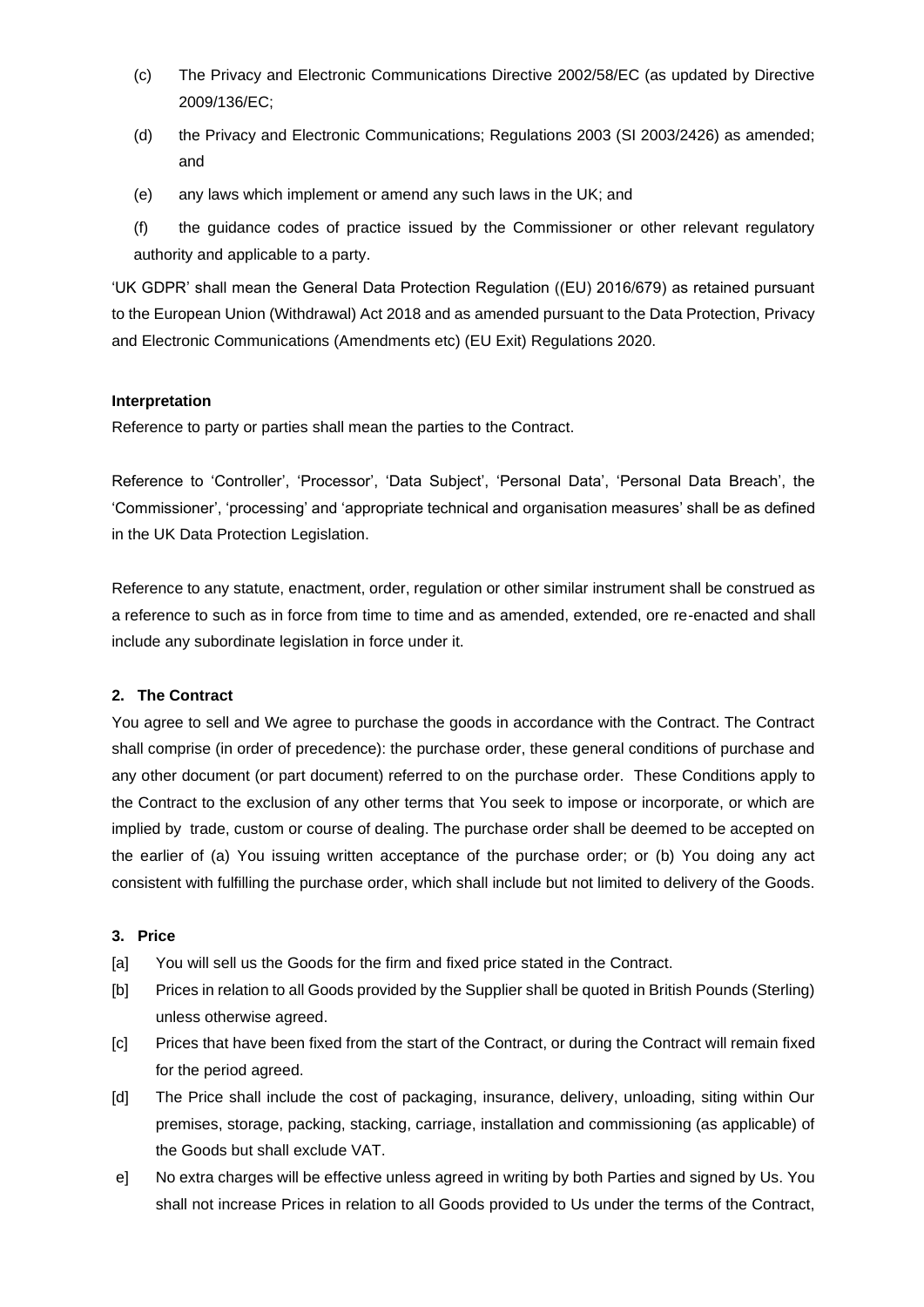unless such price increase arises pursuant to a variation requested by Us in accordance with Condition 4.

- [f] You will use all reasonable endeavours to achieve the maximum efficiencies possible.
- [g] You shall promptly notify Us of any relevant reduction in the costs of provisions that may affect the Price. Such reductions will result in a corresponding reduction in the Price within no more than 10 days of notification and immediately wherever possible.
- [h] For the avoidance of doubt, any discounts offered from catalogue/list prices shall not decrease during the period of the Contract pursuant to Condition 3[a].

### **4. Variations**

- [a] We can request a change to the Contract. Such change may include a change to the quantity of Goods stated on the purchase order, the delivery date or delivery location. Such a change is hereinafter called a 'Variation'.
- [b] We may request a Variation by issuing You with written notification, which shall detail the nature of the proposed change. Such requested Variation may include a change to the quantity or specification of Goods stated on the purchase order providing sufficient information so that You can assess the extent of the proposed Variation including whether it may give rise to an increase in costs.
- [c] We shall submit applications for a Variation in writing a minimum of 30 days in advance of the effective date of the proposed Variation, giving an opportunity for negotiation and clarification.
- [d] Should You seek a change in Price following notification of the proposed Variation, where applicable, We may ask You to substantiate any such request by showing a clear linkage to those matters which are driving any such increase, for our consideration.
- [e] If the proposed Price variation is approved, We shall communicate such approval in writing, confirming the agreed terms of the Variation, including the date from which it shall take effect.
- [e] In the event that the Parties are unable to agree a Variation in connection with the Contract, You should continue to perform Your obligations under the Contract without variation or We may terminate the Contract with immediate effect by giving written notice to You.

#### **5. Quality and Description**

- [a] You shall warrant that the Goods shall:
	- (i) conform in every respect with the provisions of the Contract;
	- (ii) be capable of all standards of performance specified in the Contract;
	- (iii) be fit for any purpose made known to You expressly or by implication and in this respect, We rely on your skill and judgement;
	- (iv) be new (unless otherwise specified on the purchase order) and be of sound materials and skilled and careful workmanship;
	- (v) correspond to their description or any samples, patterns, drawings, plans and specifications referred to in the Contract;
	- [vi] be of satisfactory quality (within the meaning of the Sale of Goods Act 1979);
	- [vii] comply with all applicable statutory and regulatory requirements relating to the manufacture, labelling, packaging, storage, handling and delivery of the Goods; and
	- [viii] be free from defects in design, material and workmanship and remain so for the duration of the Warranty Period after delivery.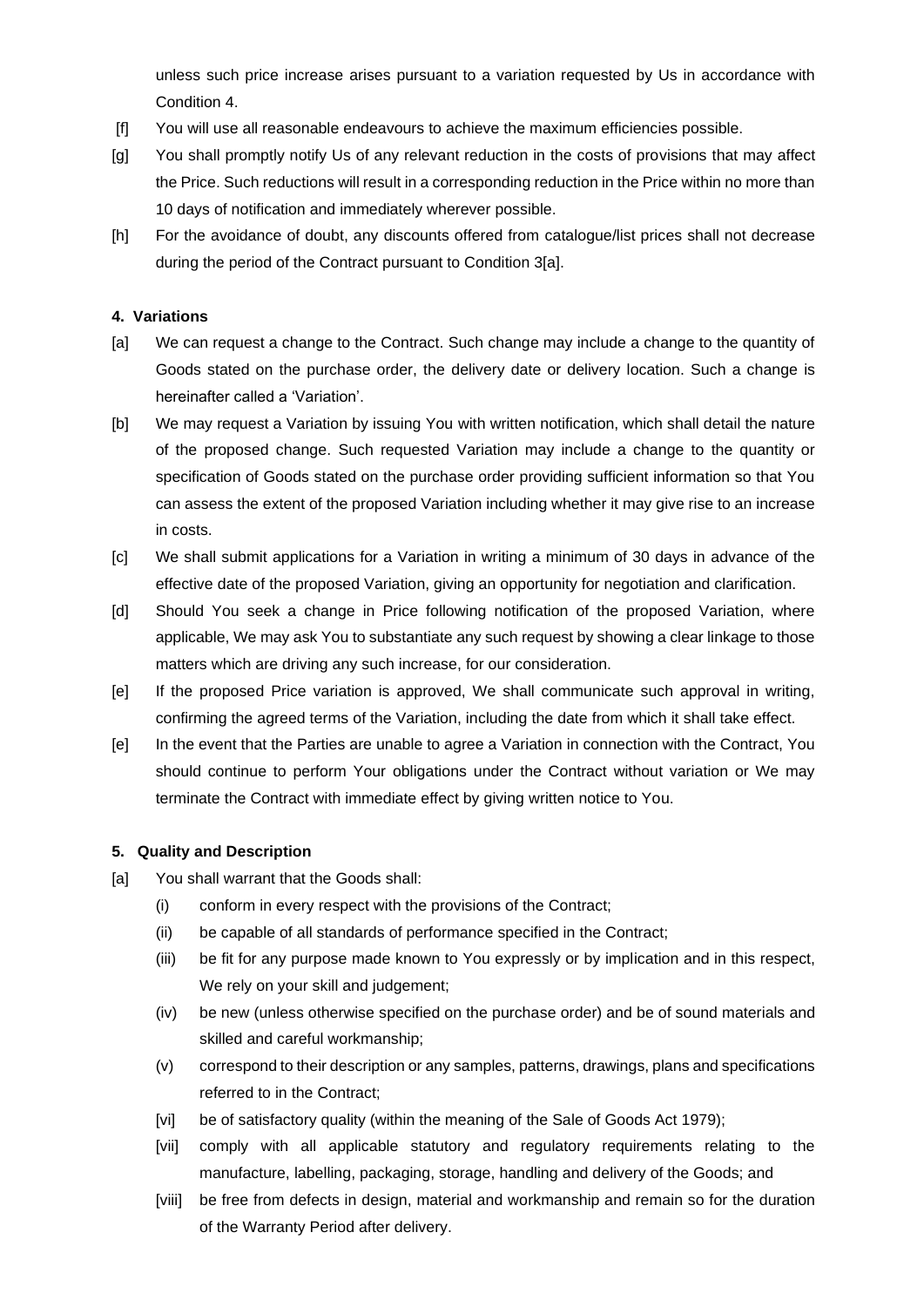## **6. Your Obligations**

- [a] You shall at Your own cost, discharge all export, transit and import clearance formalities and comply with all laws and regulations required by the countries of export, transit and import in respect of the Goods. Such formalities shall include but not limited to the following:
	- (i) obtaining such approvals, authorisations, permits, permissions, licences for research and commercial use, registrations, commodity codes, export and import licences and the requisite economic registration and identification number(s) as are required from time to time for the movement of the Goods to Northern Ireland;
	- (ii) all acts necessary in relation to all security clearances for the export, transit and import of the Goods;
	- (iii) discharging all obligations arising from pre-shipment inspections in respect of the Equipment, including where relevant those measuring, quality, weighing and counting checks;
	- (iv) subject to Condition 3[d] in respect of the payment of VAT, discharge all import duties, tariffs, clearance charges, taxes, brokers' fees and other amounts payable in connection with the export, transit and import of the Goods; and
	- (v) all other acts required to obtain the requisite official authorisation arising in connection with the export, transit and import of the Goods.
- [b] You undertake to attend to and complete in a proper and efficient manner all necessary documents, payments and formalities in connection with the export, transit and import of the Goods, pursuant to the obligations set out at Condition 6[a] above.
- [c] You shall make the information cited at Condition 6[a](i) available to Us as soon as practically possible following request for such information.

## **7. Equality**

- [a] In providing the Goods, You shall comply with all applicable fair employment, equality of treatment and anti-discrimination. You shall use Your best endeavours to ensure that in its employment practices in the delivery of the Goods under the Contract, You will have due regard to the need to promote equality of treatment and opportunity between:
	- (i) persons of different religious background or political opinions;
	- (ii) men and women or married or unmarried persons;
	- (iii) persons with and without dependants (including women who are pregnant or on maternity leave and men on paternity leave);
	- (iv) persons of different racial groups (within the meaning of the Race Relations (Northern Ireland) Order 1997);
	- (v) persons with and without a disability (within the meaning of the Disability Discrimination Act 1995);
	- (vi) persons of different ages; and
	- (vii) persons of differing sexual orientation.
- [b] You shall, to the extent relevant to delivery of the Goods, comply with Our Equality, Diversity and Inclusion Policy [http://www.qub.ac.uk/directorates/HumanResources/hr](http://www.qub.ac.uk/directorates/HumanResources/hr-filestore/Filetoupload,866894,en.pdf)[filestore/Filetoupload,866894,en.pdf](http://www.qub.ac.uk/directorates/HumanResources/hr-filestore/Filetoupload,866894,en.pdf)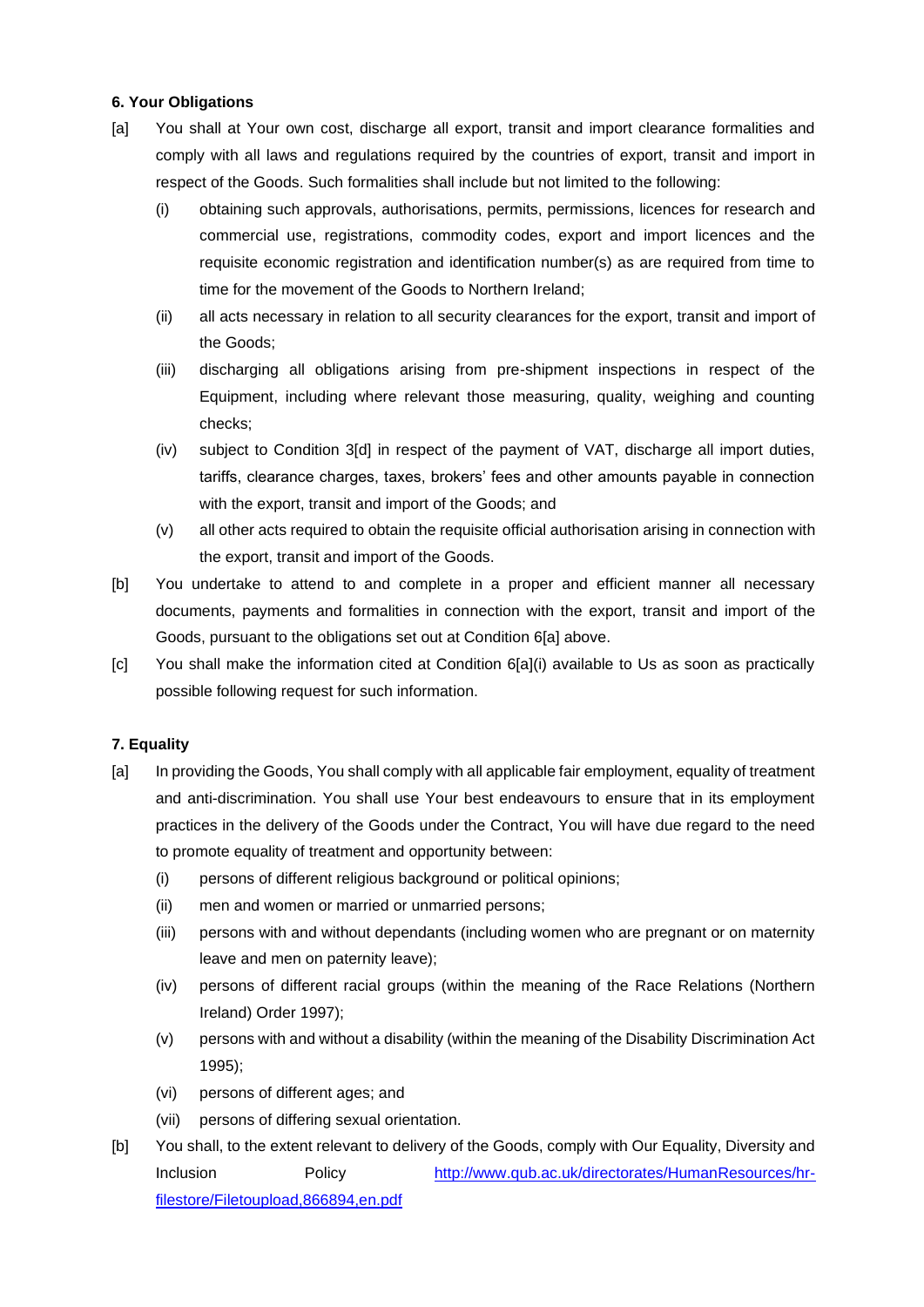[c] You shall take all necessary steps to secure the observance of Conditions 7[a]-[b] by all your servants, employees, agents and subcontractors engaged by You in the performance of the Contract.

#### **8. Progress and Inspection**

- [a] You shall, at Your expense, provide any programmes of manufacture and delivery that We may reasonably require. You shall notify Us without delay, in writing, if Your progress falls behind, or may fall behind, any of these programmes.
- [b] We may inspect and test the Goods at any time before delivery, with such inspection time to be agreed by You (or Your subcontractors as applicable). Your subcontracts shall reserve such inspection right for Us.
- [c] If following such inspection or testing We consider that the Goods do not conform or are unlikely to conform with Your warranty at Condition 3[a] above, We shall inform You and You or Your subcontractors shall immediately take such remedial action as is necessary to ensure compliance in advance of delivery.
- [d] We may conduct further inspections and tests after You have carried out those remedial actions envisaged by Condition 8[c] above.
- [e] You shall remain fully responsible for the Goods despite any such inspection or testing and any such inspection or testing shall not reduce or otherwise affect Your obligations under the Contract.

## **9. Package**

Unless otherwise stated in the Contract, all Packaging must be removed at point of delivery at Your expense and leave Our premises in a clean and safe condition.

#### **10. Safety**

- [a] You shall comply with all applicable law, statute, order, regulation, directives, code of practice or relevant international agreements in force in the UK and applicable to Northern Ireland in relation to health, safety and environment, were applicable to the Goods the subject of the Contract.
- [b] Where applicable, all Goods must be CE marked and UKNI marked.
- [c] Hazardous Goods and food must be marked in accordance with the requirements applicable in Northern Ireland and accompanied with Hazardous Goods data sheets together with any other relevant risk, safety phrases and emergency information in English.
- [d ] If the Contract involves any works or services which You perform on Our premises, then the following Conditions shall apply:
	- (i) You shall ensure that You and Your employees, Your subcontractors and their employees, and any other person associated with You, will adhere in every respect to the obligations imposed on you by current safety legislation.
	- (ii) You shall ensure that You and Your employees, Your sub-contractors and their employees, and any other person associated with You, will comply with any regulations that We may notify to You in writing.
- [e] You shall comply with current and, as it becomes updated monitor and implement, UK Government and Public Health Agency advice in relation to COVID-19 in its entirety. You shall ensure that protection measures including equipment if required are implemented and made available to all personnel and visitors under Your control. In addition, You shall consider and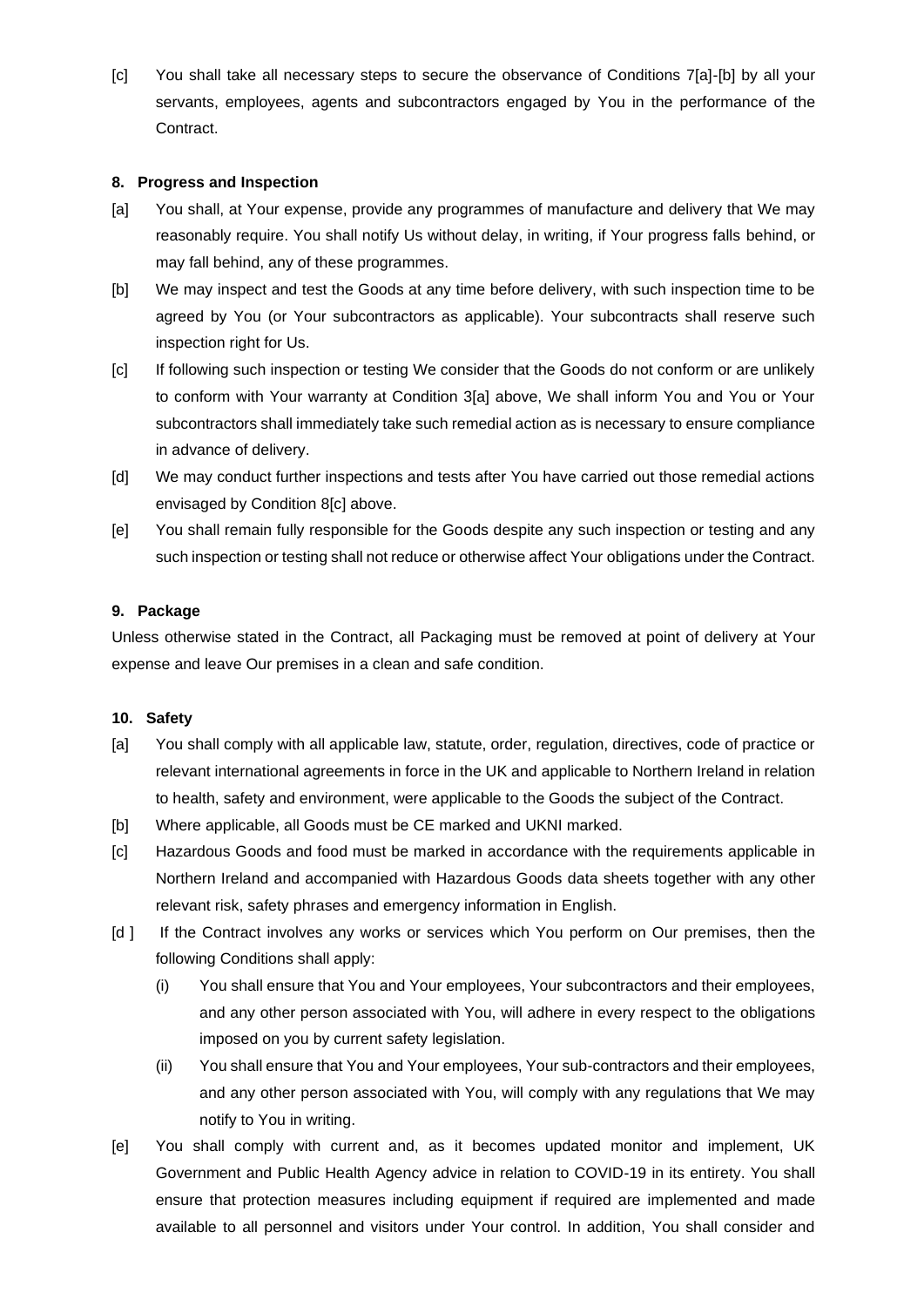implement (if You deem necessary) any sector specific guidance in relation to COVID-19. When on Our premises You shall (and procure that Your subcontractors) comply with all locally requested measures and directions in relation to health and safety.

### **11. Delivery**

- [a] The goods shall be properly packed, secured and despatched at Your expense to arrive in good condition at the time or times and the place or places specified in the Contract. The time of delivery shall be of the essence.
- [b] Delivery of the Goods shall be completed on the completion of unloading and siting of the Goods at the place or places specified in the Contract.
- [c] You shall not deliver the Goods in instalments without Our prior written consent. Where it is agreed that the Goods are to be delivered by instalments, they may be invoiced and paid for separately. However, failure by You to deliver any one instalment on time or at all, or any defect in an instalment, shall entitle Us to the remedies set out at Condition 12.
- [d] If You or Your carrier deliver any goods at the wrong time or to the wrong place then We may deduct from the price any resulting costs of storage or transport.

## **12. Late Delivery**

- [a] If the Goods, or any part of them, are not delivered by the time or times specified in the Contract, then We may, at our option and without prejudice to any other remedy available to Us, exercise any one or more of the following rights and remedies:
	- (i) by written notice, cancel any undelivered balance of the Goods;
	- (ii) agreed a later delivery date with You, provided We shall not be obliged to pay the costs in respect of the Goods not delivered;
	- (iii) return for full credit, and at Your risk and expense, any Goods that, in Our opinion, cannot be used owing to the cancellation pursuant to Condition 12[a];
	- (iv) arrange to supply or procure the supply of all or part of the Goods from a third party supplier and recover from You any costs incurred by Us in obtaining such substitute goods from the third party;
	- (v) terminate the Contract; and/or
	- (vi) claim damages for any other costs, loss or expenses incurred by Us which are in any way attributable to Your failure to deliver in accordance with the Contract.
- [b] The conditions of this Condition 12 shall apply to any repaired or replacement Goods supplied by You.
- [c] Our rights and remedies under the Conditions are in addition to Our rights and remedies implied by statue and at common law.

#### **13. Payment**

- [a] You may invoice Us for the Price of the Goods plus VAT at the prevailing rate (if applicable) on or at any time after the completion of delivery in accordance with Condition 11[b].
- [b] You shall ensure that the invoice includes the date of the purchase order, the purchase order number, Our reference, Your VAT registration number and any other supporting documents that We may reasonably request.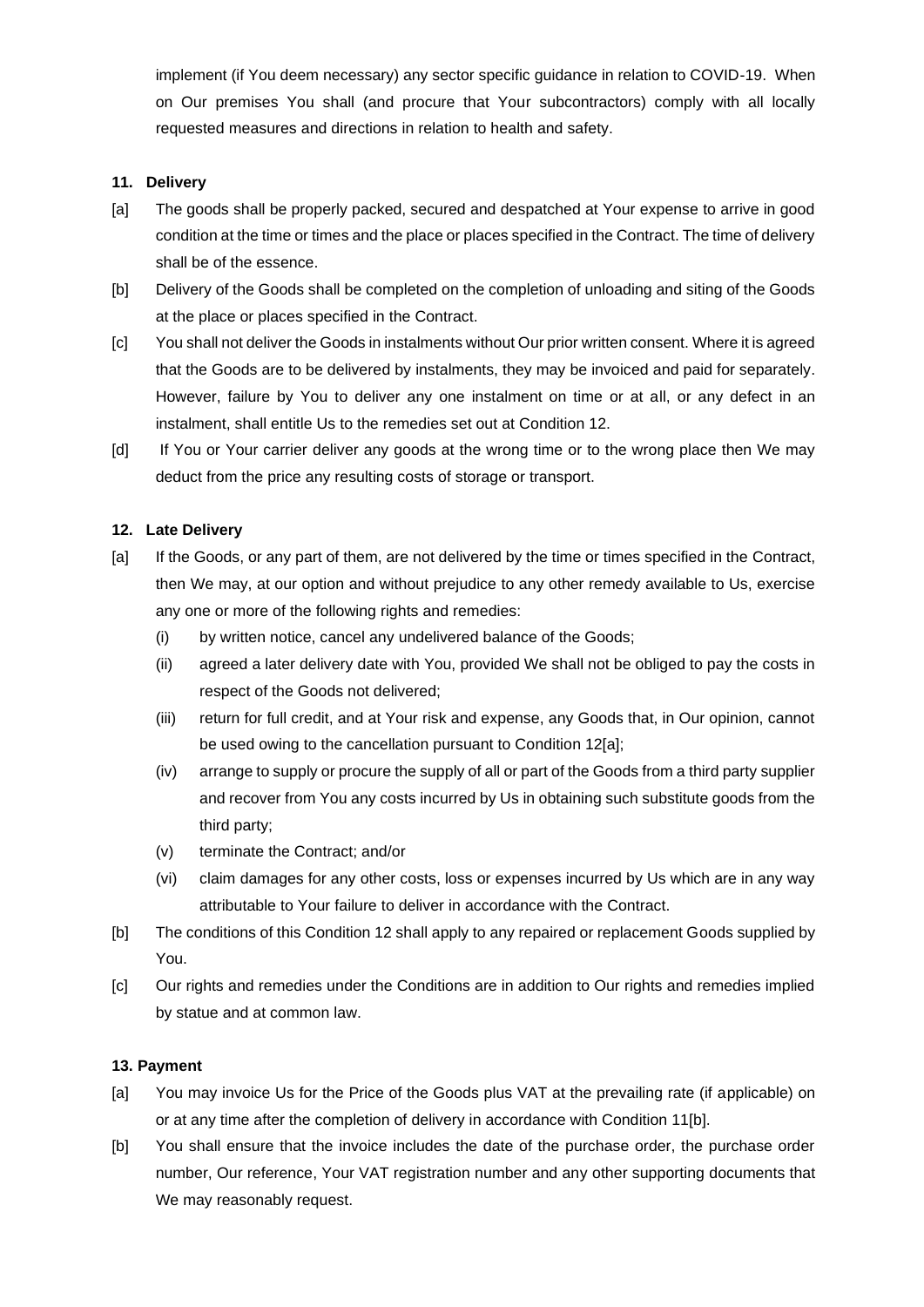- [c] We shall pay correctly rendered and undisputed invoices within 30 days of internal approval of the invoice.
- [d] If a party fails to make any payment due to the other party under the Contract by the due date for payment, then the defaulting party shall pay interest on the overdue sum from the due date until payment of the overdue sum.
- [e] You shall indemnify Us on a continuing basis against any liability (including any interest, penalties or costs incurred) which is levied, demanded or assessed on Us at any time in respect of Your failure to account for or to pay VAT relating to the payments under the Contract. Any amounts due under this Condition 13[e] shall be paid by You to Us no less than 5 days before the date upon which the tax or other liability is payable by Us.

## **14. Property and Risk**

- [a] You shall bear all risks of loss or damage to the Goods until they have been delivered in accordance with the Contract and shall insure accordingly.
- [b] Ownership of the Goods shall pass to Us
	- (i) when the Goods have been delivered, but without prejudice to Our right of rejection under this contract, and
	- (ii) if We make any advance or stage payment, at the time such payment is made, in which case You must, as soon as possible, mark the goods as Our property.

## **15. Acceptance**

- [a] If the Goods do not comply with the warranty at Condition 3[a] above, at our option we shall have the right to exercise one or more of the following remedies:
	- (i) reject the Goods in whole or in part, whether or not paid for in full or in part, within a reasonable time of delivery at Your risk and expense. It is agreed that We may exercise the right of rejection notwithstanding any provision contained in section 11 or section 15A or section 30 (subsections 2A and 28) or section 35 of the Sale of Goods Act 1979;
	- (ii) require that you replace the Goods with new Goods that conform with this Contract pursuant to Condition 16 or provide a full refund for the price of the rejected goods (if paid);
	- (iii) arrange to supply or procure the supply of all or part of the Goods from a third party and recover all costs incurred by Us in obtaining such substitute goods from the third party;
	- (iv) terminate the Contract; and/or
	- (v) to claim damages for any other costs, loss or expenses incurred by Us which are anyway attributable to Your failure to deliver the Goods in compliance with the Contract.
- [b] In the event We terminate the Contract pursuant to this Condition 15, You shall promptly repay any monies paid under the Contract without any retention or offset whatsoever.
- [c] In the event that we exercise one or more of the remedies under this Condition 15, it shall be without prejudice to any other rights or remedies We may have as implied by statute and at common law.
- [d] You must collect all rejected Goods within a reasonable time of rejection or We shall return them to You at Your risk and expense.

#### **16. Defective Goods**

It is expressly agreed between Us that: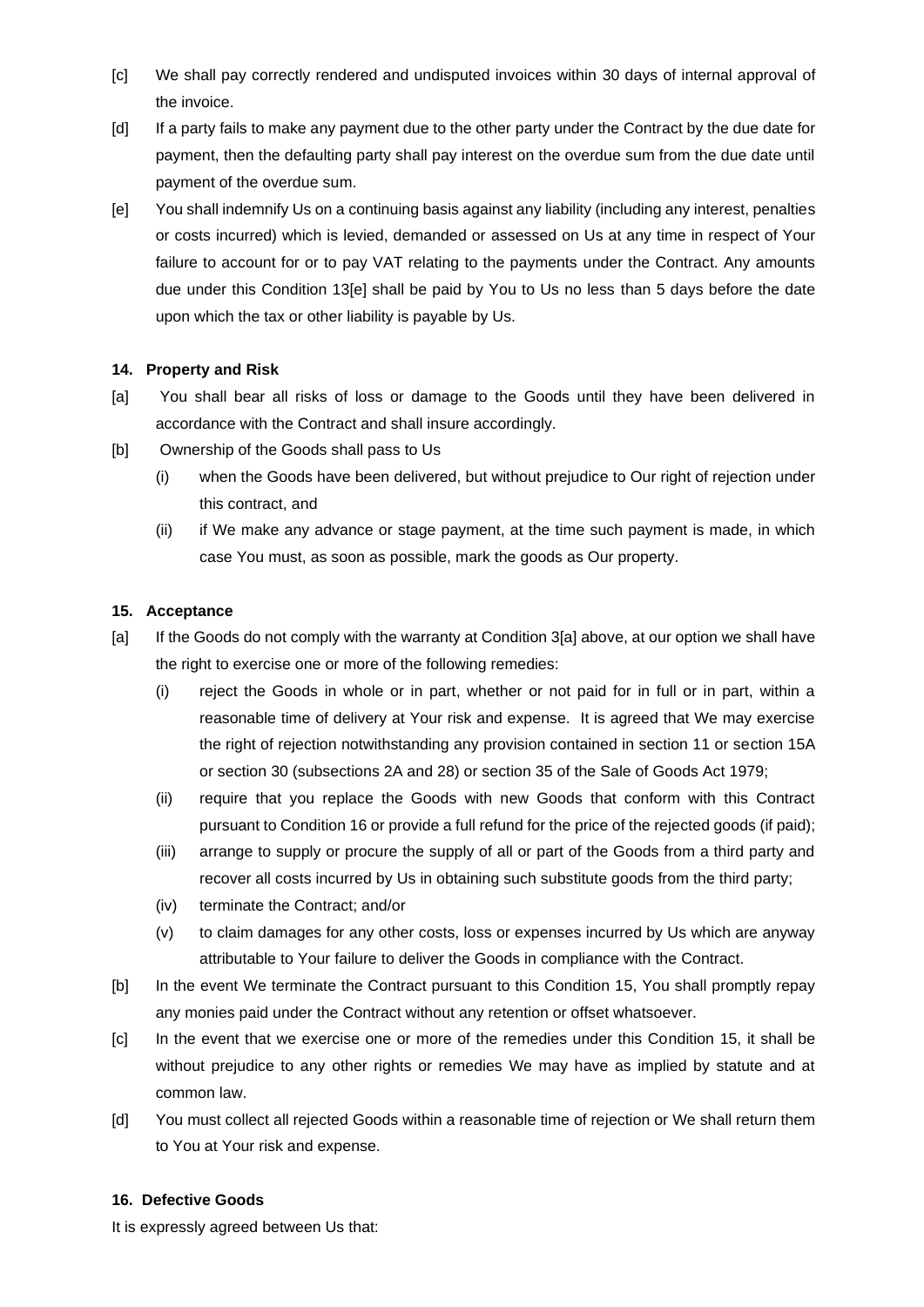- [a] You shall promptly make good, at Your expense, any defect in the Goods that we discover under proper usage, during the first of 12 months of actual use, or 18 months from the date of acceptance by Us, whichever period shall expire first. Such defects may arise from Your faulty design, your erroneous instructions as to use or inadequate or faulty materials or poor workmanship or any other breach of Your obligations whether in this Contract or at law.
- [b] Repairs or replacements will themselves be covered by the warranty at Condition 3[a] and subject to the remedies set out at Condition 15, but for a period of 12 months from acceptance by Us.
- [c] You will ensure that compatible spares are available to facilitate repairs (where applicable) for a period of at least 10 years from the date of delivery of the goods.

## **17. Data Protection**

- [a] Both parties will comply will all applicable requirements of the UK Data Protection Legislation. This condition is in addition to and does not relieve, remove or replace a party's obligations under the UK Data Protection Legislation.
- [b] The parties acknowledge that for the purposes of the UK Data Protection Legislation:
	- (i) Where applicable We shall be the Controller and You shall be the Processor in respect of any Personal Data that is processed in accordance with Part 1 of Schedule 1;
	- (ii) Where applicable You shall be the Controller and We shall be the Processor in respect of any Personal Data that is processed in accordance with Part 2 of Schedule 1,
	- (iii) Where applicable We and You shall share the role of Controller and We and You shall share the role of Processor in respect of any Personal Data that is processed in accordance with Part 3 of Schedule 1,

which sets out the scope, nature and purpose of processing by the applicable Processor, the duration of the processing, the types of Personal Data and categories of Data Subject.

- (iv) You accept responsibility to ensure part 1, 2 and 3 where applicable of Schedule 1 are completed by both parties and You accept all liability for any subsequent Data Breach, where this has not been completed.
- [c] Without prejudice to the generality of Condition 17[a], to the extent that either party acts as the Controller, that party will ensure that it has all necessary consents and notices in place to enable the lawful transfer of the Personal Data to the Processor for the duration and purposes of the Contract.
- [d] Without prejudice to the generality of Condition 17[a], and to the extent that either party acts as the Processor, that party shall:
	- (i) process the Personal Data only on the documented written instructions of the Controller which are set out in the Schedule, unless the Processor is required by the UK Data Protection Legislation to otherwise process that Personal Data. You acknowledge We shall rely upon the UK Data Protection Legislation as the basis of processing of Personal Data (if any). Where You are relying on UK Data Protection Legislation as the basis for processing Personal Data, You shall promptly notify Us before performing the processing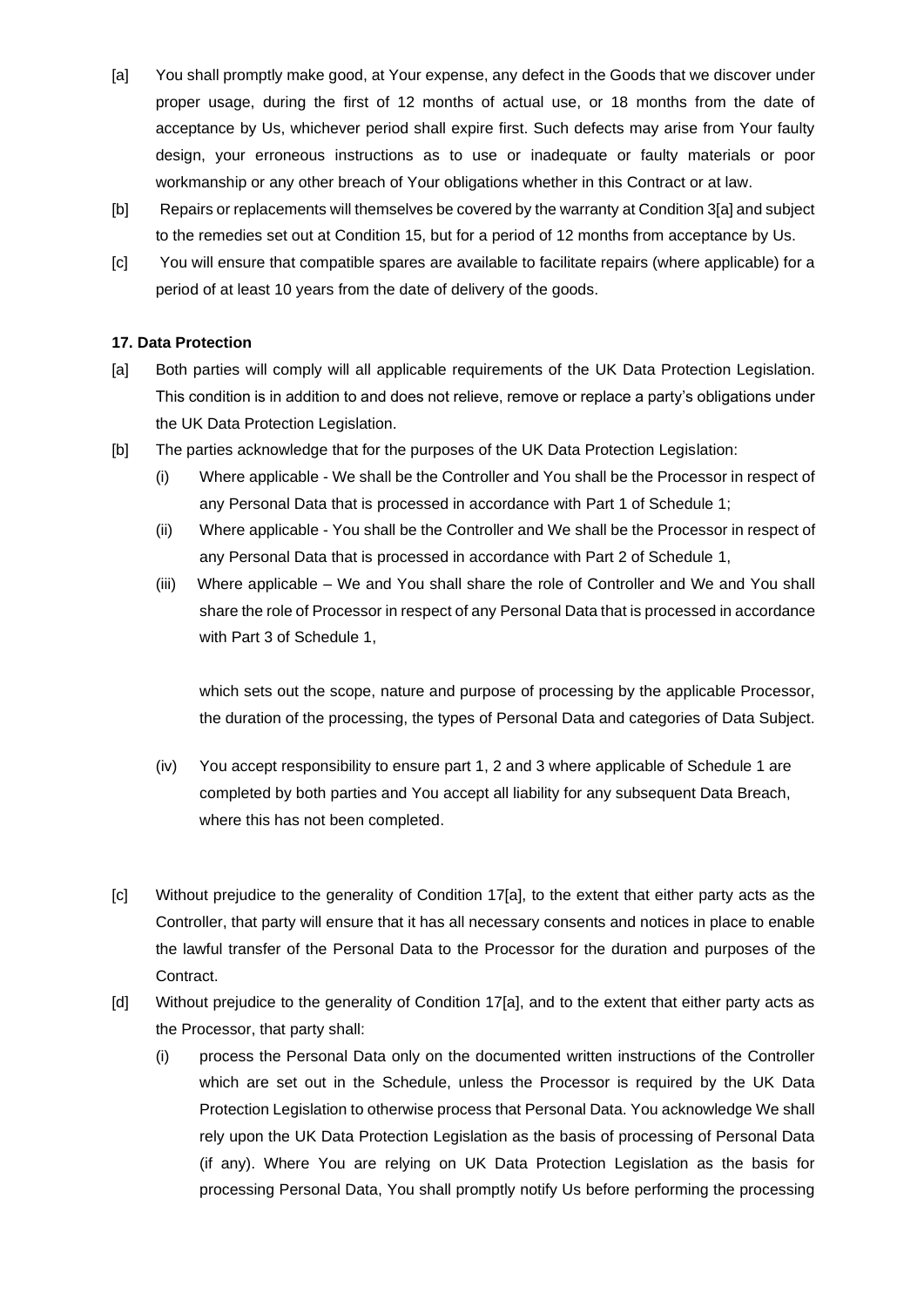required by the UK Data Protection Legislation, unless said legislation prohibits You from notifying Us;

- (ii) ensure that it has in place appropriate technical and organisational measures, reviewed and approved by the Controller, to protect against unauthorised or unlawful processing of Personal Data and against accidental loss or destruction of, or damage to, Personal Data, appropriate to the harm that might result from the unauthorised or unlawful processing or accidental loss, destruction or damage and the nature of the data to be protected, having regard to the state of technological development and the cost of implementing any measures (those measures may include, where appropriate, pseudonymising and encrypting Personal Data, ensuring confidentiality, integrity, availability and resilience of its systems and services, ensuring that availability of and access to Personal Data can be restored in a timely manner after an incident, and regularly assessing and evaluating the effectiveness of the technical and organisational measures adopted by it);
- (iii) ensure that all personnel who have access to and/or process Personal Data are obliged to keep the Personal Data confidential;
- (iv) not transfer any Personal Data outside of the UK unless the prior written consent of the Controller has been obtained and the following conditions are fulfilled:
	- (1) the Processor has provided appropriate safeguards in relation to the transfer;
	- (2) the data subject has enforceable rights and effective legal remedies;
	- (3) the Processor complies with its obligations under the UK Data Protection Legislation by providing an adequate level of protection to any Personal Data that is transferred; and
	- (4) the Processor complies with reasonable instructions notified to it in advance by the Controller with respect to the processing of the Personal Data.
- (v) assist the Controller, at the Controller's cost, in responding to any request from a Data Subject and in ensuring compliance with its obligations under the UK Data Protection Legislation with respect to security, breach notifications, impact assessments and consultations with supervisory authorities or regulators;
- (vi) notify the Controller without undue delay on becoming aware of a Personal Data Breach;
- (vii) at the written direction of the Controller, delete or return Personal Data and copies thereof to the Controller on termination of the Contract unless required by the UK Data Protection Legislation to store the Personal Data; and
- (viii) maintain complete and accurate records and information to demonstrate its compliance with this Condition 17[d] and allow for audits by the Controller or the Controller's designated auditor and immediately inform the Controller if, in the opinion of the Processor, an instruction infringes the UK Data Protection Legislation.
- [e] Without prejudice to Condition 17[a], You consent to Us appointing only the third-party processors outlined within the Schedule (if any) as third-party processors of Personal Data under the Contract. We confirm that it has entered or (as the case may be) will enter with the third-party processor into a written agreement incorporating terms that are substantially similar to those set out in this Condition 17 and in either case which We undertakes reflect and will continue to reflect the requirements of the UK Data Protection Legislation.
- [f] Subject to consent of the other party, either party may, at any time on not less than 30 days' written notice, revise this Condition 17 by replacing it with any applicable controller to processor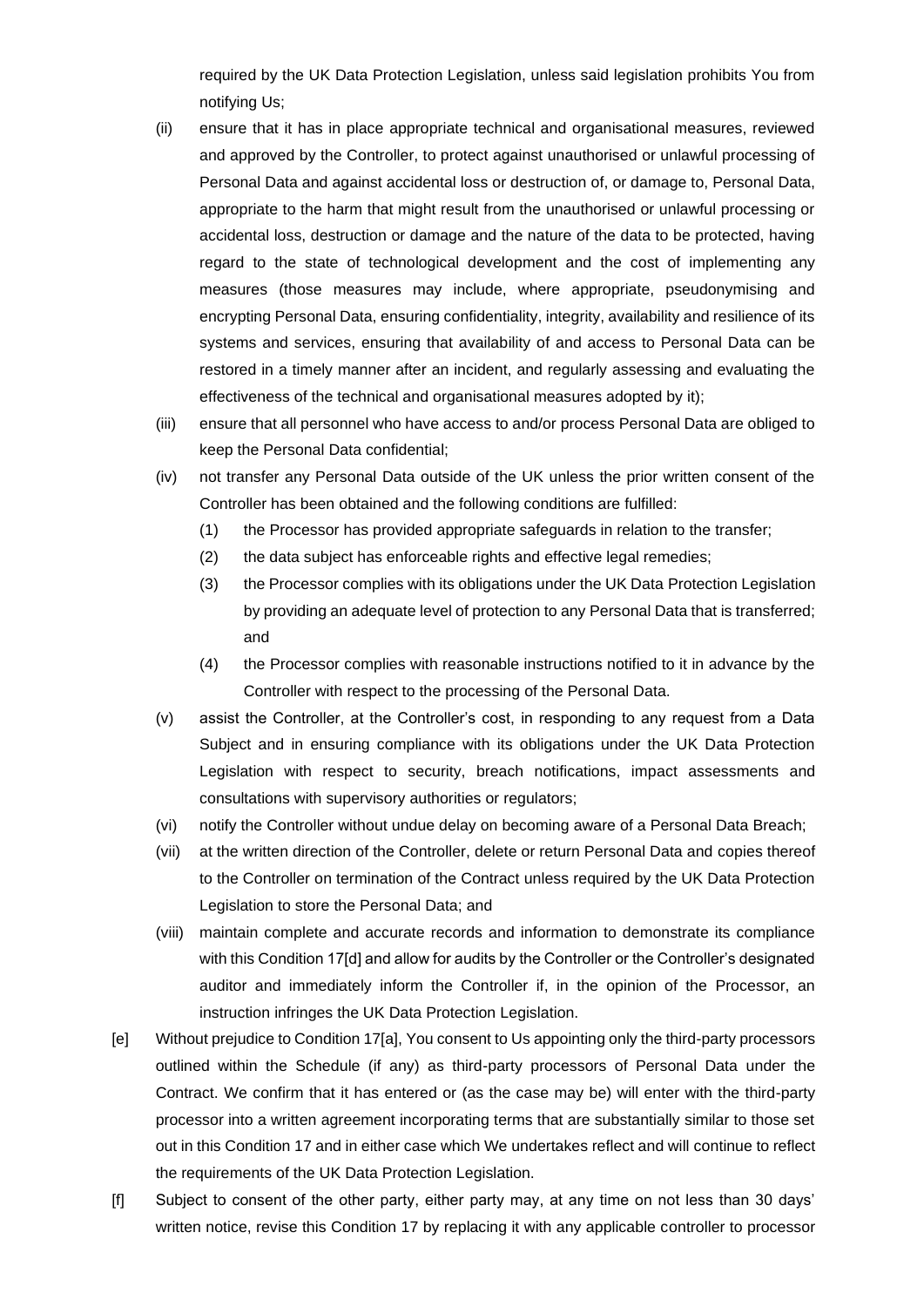standard clauses or similar terms adopted by the Commissioner or forming part of an applicable certification scheme (which shall apply when replaced by attachment to this agreement duly signed by both parties.

#### **18. Indemnity and Insurance**

- [a] You shall indemnify us against all loss, actions, costs, claims, demands, expenses and liabilities whatsoever including direct, indirect or consequential losses and all other professional costs suffered (if any) which We may incur, either at common law or by statute, as a result of or in connection with:
	- (i) any claim made against Us by a third party in respect of personal injury to, or death of, any person, or in respect of any loss or destruction of, or damage to, property arising out of or in connection with defects in Goods, to the extent that the defects in the Goods are attributable to the acts or omissions of You, Your employees, agents or subcontractors;
	- (ii) any claim made against Us by a third party arising out of or in connection with the supply of the Goods or otherwise your performance under this Contract, to the extent such claim arises out of the breach, negligent performance or failure or delay in performance of the Contract by You, Your employees, agents or subcontractors; and
	- (iii) any claim made against Us for actual or alleged infringement of a third party's intellectual property rights arising out of or in connection with the manufacture, supply or use of the Goods, to the extent that the claim is attributable to the acts or omissions of You, Your employees, agents or subcontractors.
- [b] You shall hold satisfactory insurance cover with a reputable insurer to fulfil your insurance obligations for the duration of this contract. You shall effect insurance against all those risks arising from Your indemnity in Condition 18[c]. Satisfactory evidence of such insurance and payment of current premiums shall be shown to Us upon request.

### **19. Recovery of Sums Due**

Whenever, under the Contract, any sums of money shall be recoverable from, or payable by You, they may be deducted from any sums then due, or which at any later time may become due to You under this contract or under any other contract You may have with Us.

#### **20. Matters Beyond Control**

- [a] Provided it has complied with Condition 20[b], if a party is prevented or delayed in or from performing any of its obligations under the Contract by a Force Majeure Event ("Affected Party"), the Affected Party shall not be in breach of the Contract or otherwise liable for any such failure or delay in the performance of such obligations. The time for performance of such obligations shall be extended accordingly. The corresponding obligations of the other party will be suspended, and it's time for performance of such obligations extended to the same extent as those of the Affected Party.
- [b] The Affected Party shall:
	- (i) as soon as reasonably practicable after the start of the Force Majeure Event, notify the other party in writing of the Force Majeure Event, the date on which it started, its likely or potential duration and the effect of the Force Majeure Event on its ability to perform any of its obligations under the Contract;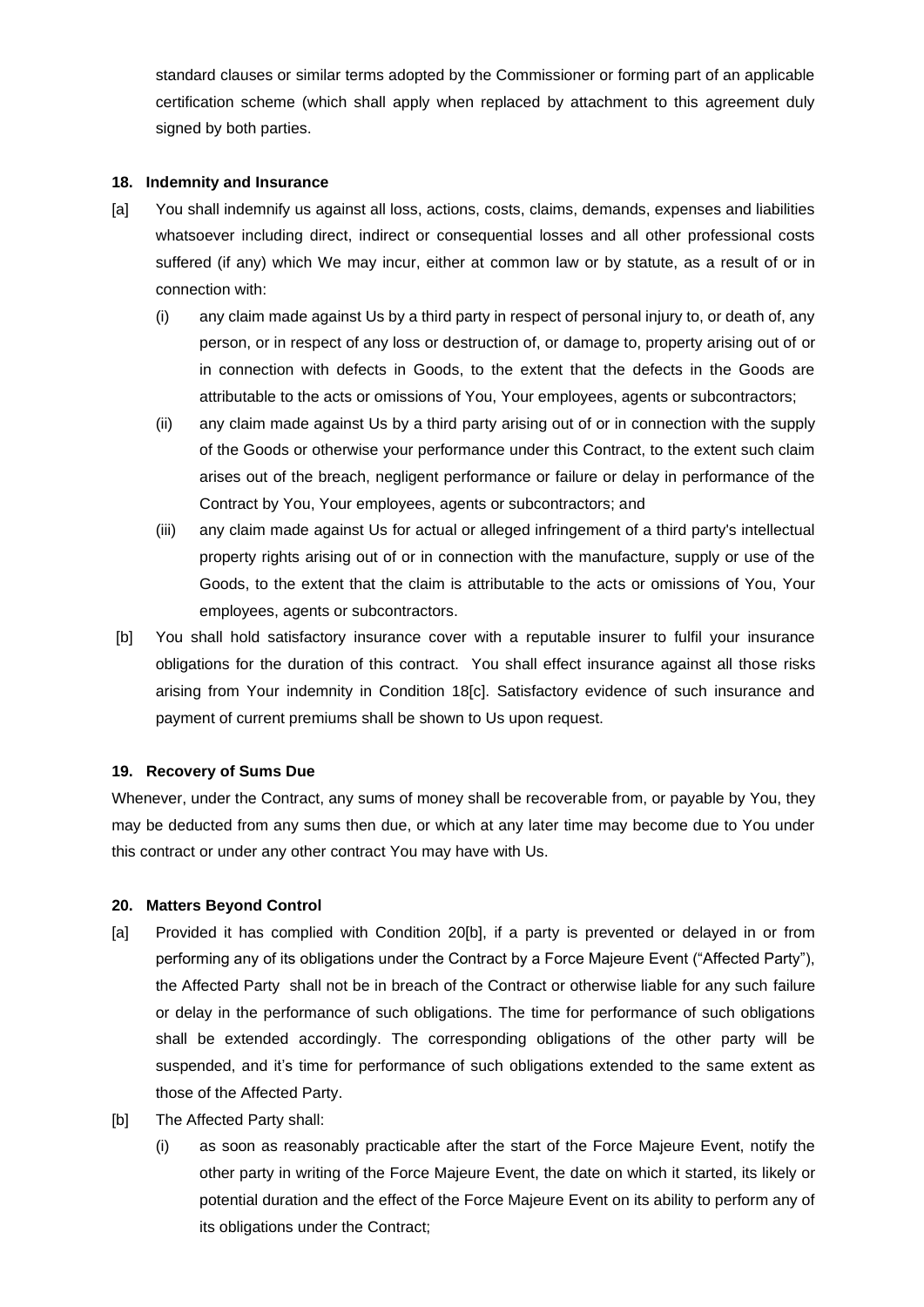- (ii) use all reasonable endeavours to mitigate the effects of the Force Majeure Event on the performance of its obligations; and
- (iii) subject to Condition 20[c], resume performance of its obligations as soon as reasonably possible after the cessation of the Force Majeure Event.
- [c] If the Force Majeure Event prevents or delays the Affected Party's performance of its obligations for a continuous period of more than 4 weeks the party not affected by the Force Majeure Event may terminate this Contract by giving 2 weeks written notice to the Affected Party.

## **21. Articles on Loan and Use of Information**

- [a] All tools, materials, drawings, specifications and other equipment and data (the 'Articles') loaned by Us to You in connection with the Contract shall remain always Our property and be surrendered to Us upon demand in good and serviceable condition (fair wear and tear allowed) and are to be used by You solely for the purpose of completing the contract. You agree that no copy of any of the articles will be made without the consent, in writing, of an authorised officer of the University. Until You return all the articles to Us, they shall be at Your risk and insured by You at Your own expense against the risk of loss, theft or damage. Any loss of, or damage to, such articles shall be made good by You at Your expense. All scrap arising from the supply of such articles must be disposed of at our discretion and all proceeds of sales of such scrap must promptly be paid to us in full.
- [b] Any information derived from Our property, or otherwise communicated to You in connection with the Contract, shall be kept secret and confidential and shall not, without the consent, in writing, of an authorised officer of the University be published or disclosed to any third party, or made use of by You, except for the purpose of implementing the Contract.

#### **22. Ownership of Results**

If the Contract involves design and/or development work:

- [a] All rights in the results of work arising out of, or deriving from, this Contract, including inventions, designs, copyright and knowledge, shall be Our property and we shall have the sole right to determine whether any letters patent, registered design, trademark and other protection shall be sought.
- [b] You shall promptly communicate to Us all such results and shall, if requested, and at Our expense do all acts and things necessary to enable Us or Our nominee to obtain letters patent, registered designs and other protection for such results, in all territories, and to assign the same to Us or Our nominee.
- [c] You shall ensure that all technical information (including computer programs and programming information) arising out of, or deriving from, this contract is held in strict confidence, except for any such information which becomes public knowledge, other than by breach of this contract.

#### **23. Infringement of Patents**

With the exception of Goods made to Our design or instructions, You warrant that neither the Goods, nor Our use of them, will infringe any patent registered design, trademark, copyright or other protected right and undertake to indemnify Us against all actions, claims, demands, costs, charges and expenses arising from, or incurred by, reason of any infringement or alleged infringement of any such right.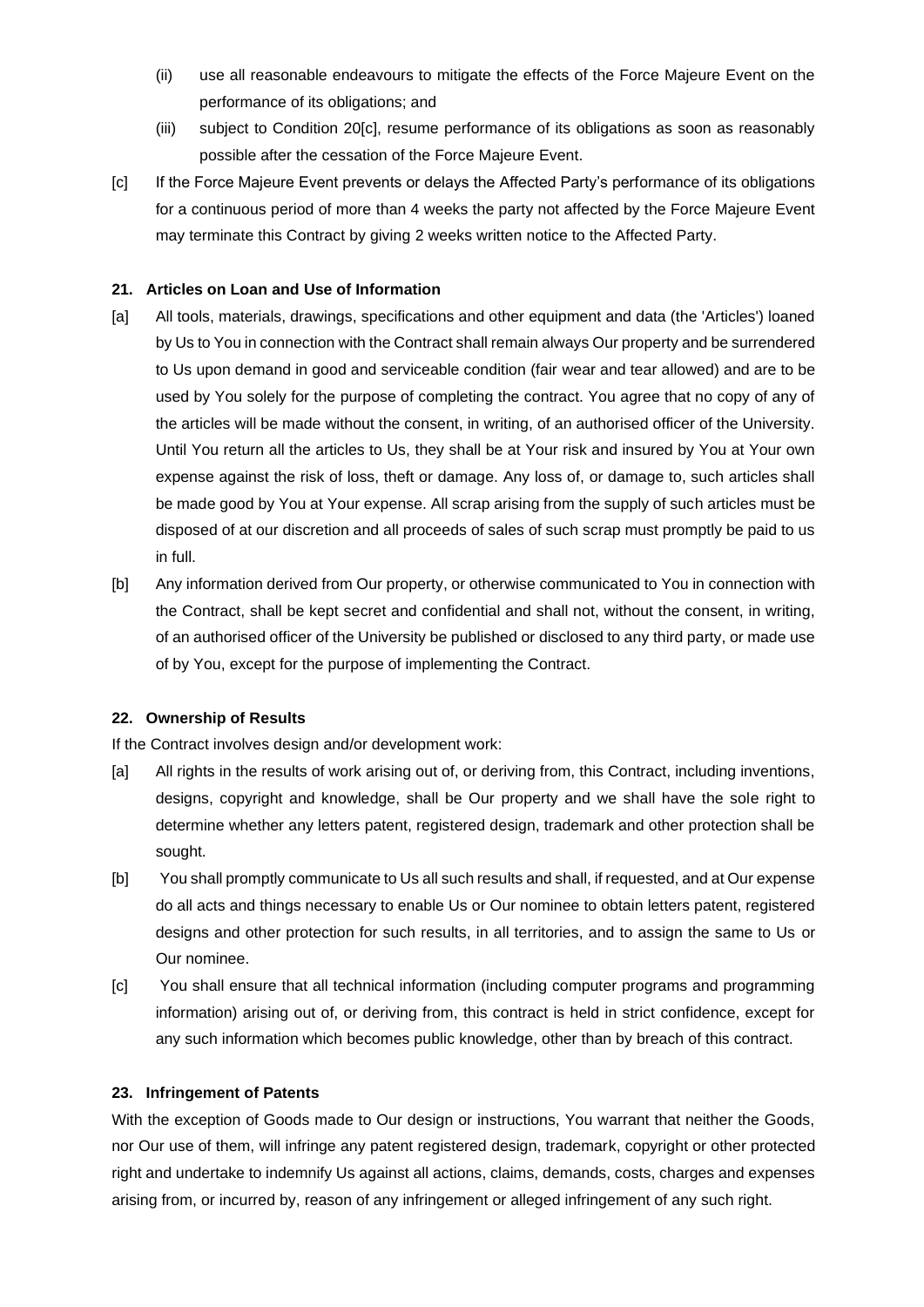#### **24. Non-observance of Conditions**

If You breach or fail to observe any provision of this Contract, We may give you written notice of such breach or non-observance and You shall have 28 days from receipt of the notice in which to rectify the breach or non-observance. Should You fail to rectify the breach or non-observance, then We shall have the right to give you written notice terminating the Contract with immediate effect.

#### **25. Your Insolvency**

If You become insolvent or bankrupt or (being a company) make an arrangement with Your creditors, or have an administrative receiver or administrator appointed or commence to be wound up (other than for the purposes of amalgamation or reconstruction), We may, without replacing or reducing any other of our rights, terminate the Contract with immediate effect by written notice to You or any person in whom the Contract may have become vested.

#### **26. Assignment and Subcontracting**

The Contract shall not be assigned by You nor subcontracted as a whole. You shall not subcontract any part of the Contract without Our written consent, but We shall not refuse such consent unreasonably. The restriction contained in this Condition shall not apply to subcontracts for any part of which the makers are named in the contract. You shall be responsible for all work done and goods supplied by all sub-contractors.

## **27. Corrupt Gifts**

In connection with this, or any other contract between You and Us, You shall not give, provide, or offer to Our staff and agents any loan, fee, reward, gift or any emolument or advantage whatsoever. In the event of any breach of this Condition, We shall, without prejudice to any other rights we may possess, be at liberty forthwith to terminate this, and any other contract, and to recover from You any loss or damage resulting from such termination.

#### **28. Anti-Bribery and Anti-Corruption**

You shall:

- [a] comply with all applicable laws, regulations, codes and sanctions relating to anti-bribery and anticorruption including but not limited to the Bribery Act 2010 ('Relevant Requirements');
- [b] not engage in any activity, practice or conduct which would constitute an offence under sections 1, 2 or 6 of the Bribery Act 2010 if such activity, practice or conduct had been carried out in the UK;
- [c] have and shall maintain in place throughout the term of the Contract Your own policies and procedures, including but not limited to adequate procedures under the Bribery Act 2010 (section 7(2) and any guidance issued under section 9, sections 6(5) and 6(6) of that Act and section 8 of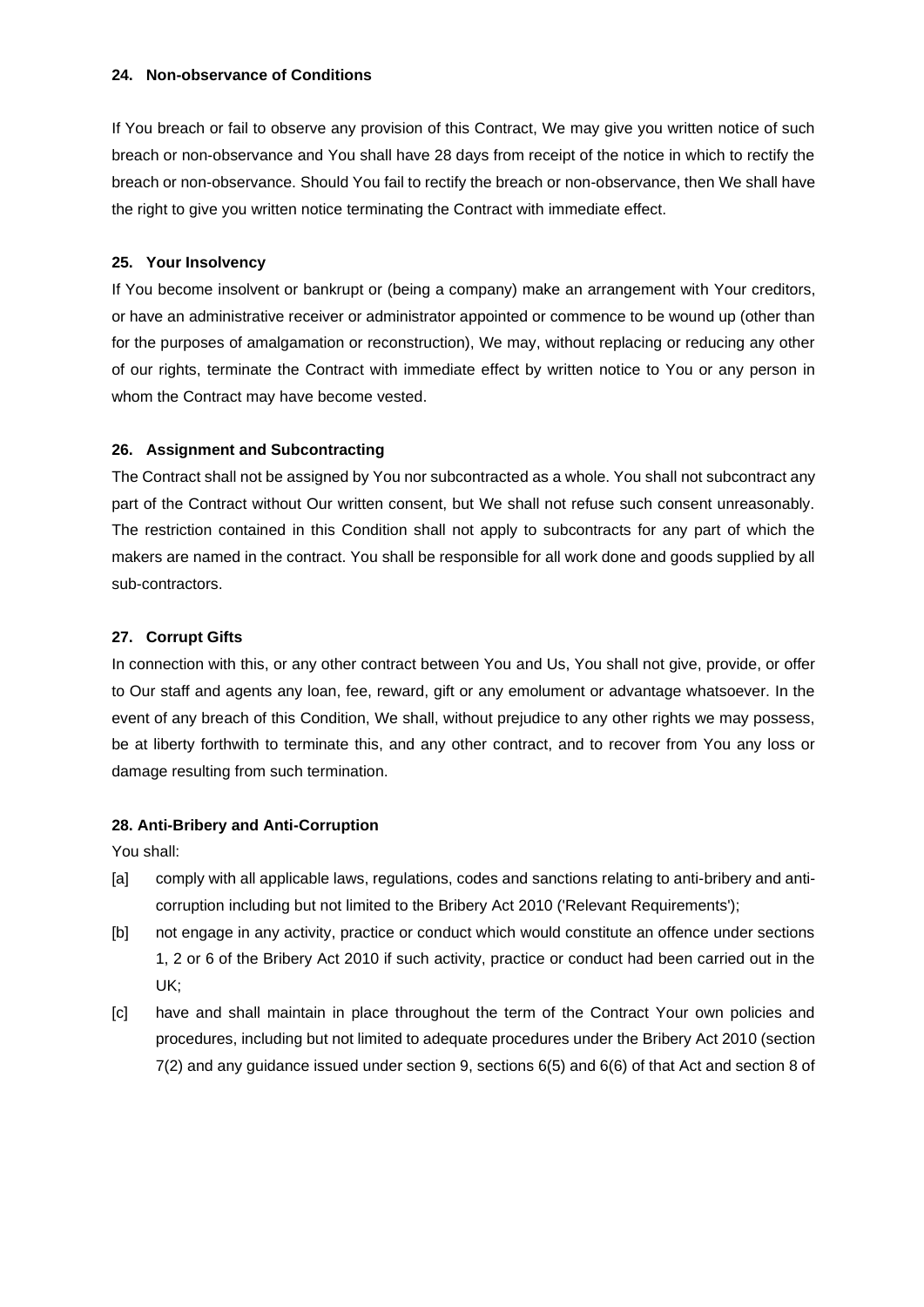that Act respectively) to ensure compliance with the Relevant Requirements and will enforce them where appropriate; and

[d] ensure that all persons associated with Your firm, including employees and subcontractors, or other persons who are performing services in connection with this agreement comply with this Condition; and

In the event of any breach of this by You or by anyone employed by You or acting on your behalf (whether with or without your knowledge):

- [e] You shall immediately give the University full details of any such breach and shall co-operate fully with the University in disclosing information and documents which the University may request; and/or
- [f] the University shall (without prejudice to any of its rights or remedies under the Contract or otherwise) be entitled by notice in writing to terminate the Contract immediately; and
- [g] You shall be liable for, and shall indemnify and keep the University indemnified, in respect of any and all loss resulting from such termination.

In any dispute, difference or question arising in respect of:

- (i) the interpretation of this Condition; or
- (ii) the right of the University to terminate the Contract; or
- (iii) the amount or value of any gift, consideration or commission,

the decision of the University shall be final and conclusive.

## **29. Modern Slavery**

In performing its obligations under the Contract, You shall ensure that You and/or Your subcontractors:

- [a] comply with all applicable laws, statutes, regulations in force including but not limited to the Modern Slavery Act 2015; and
- [b] take reasonable steps to ensure that there is no modern slavery or human trafficking in Your or Your subcontractor's supply chains or in any part of their business

You must inform Us in writing in the event that there are any substantial changes to the supply chain and where applicable, upon request, provide a risk analysis and action plan to Us.

## **30. Waiver**

A failure at any time to enforce any provision of the Contract shall in no way affect the right, at a later date, to require complete performance of the Contract, nor shall the waiver of the breach of any provision be taken or held to be a waiver of any subsequent breach of the provision or be a waiver of the provision itself.

## **31. Termination**

## **31.1 Termination on Breach**

We may terminate the Contract with immediate effect by giving written notice to You if:

[a] You breach the Contract and if: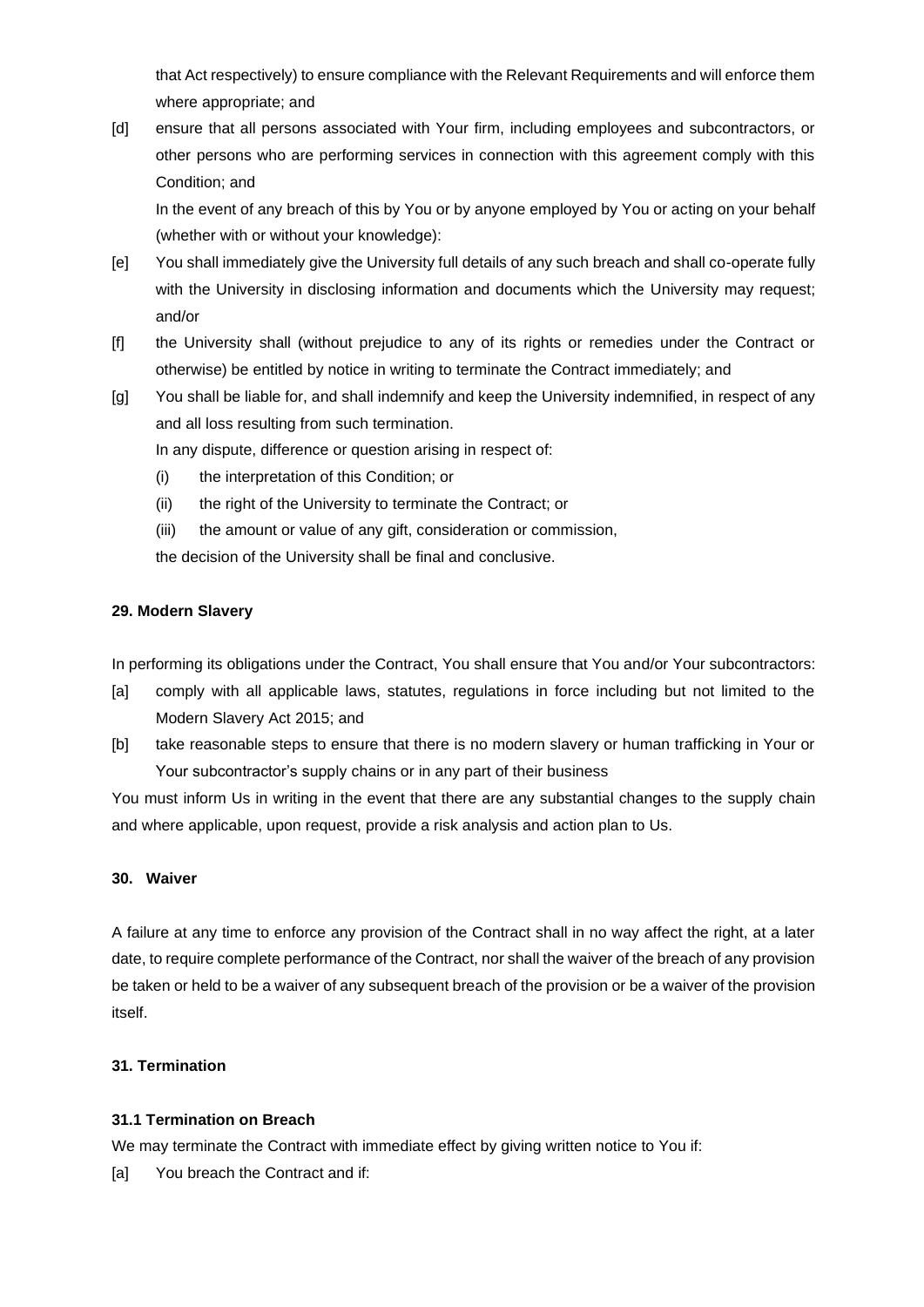- (i) You have not within ten (10) working days or such other longer period as may be specified by Us, after issue of a written notice to You specifying the breach and requesting it to be remedied:
	- (1) remedied the breach; and
	- (2) put in place measures to ensure that such breach does not recur, in each case to our satisfaction or
- (ii) the breach is not, in our opinion, capable of remedy;
- [b] in the event of a conviction for dishonesty by any one or more of the Your directors, partners or members, which conviction might reasonably be expected to lead to the striking off of the individual(s) concerned;
- [c] Our right to terminate upon Your breach has been identified elsewhere within these Conditions.

## **31.2 Termination on Change of Control**

- [a] We may terminate the Contract by notice in writing in the event of:
	- (i) being notified in writing that a Change of Control (as defined in section 574 of the Capital Allowances Act 2001) has occurred or is planned or in contemplation; or
- [b] where no notification has been made, the date that We become aware of the Change of Control.

## **31.3 Termination on Notice**

- [a] We shall have the right to terminate the Contract in all or part at any time by giving You three Months' written notice (which shall include the date on which the suspension is to take effect).
- [b] Where We terminate this Contract under this Condition, We shall indemnify You against any commitments, liabilities or expenditure which represent an unavoidable direct loss to You, by reason of the termination of this Contract, provided that You take all reasonable steps to mitigate such losses. Where You hold insurance, We shall only indemnify You for those unavoidable direct costs that are not covered by the insurance available. You shall submit a fully itemised and costed list of unavoidable direct losses which You are seeking to recover from Us, with supporting evidence, of losses reasonably and actually incurred by You as a result of termination under this Condition.
- [c] We shall not be liable under this Condition to pay any sum which:
	- (i) was claimable under insurance held by You, where You have failed to make a claim on your insurance, or have failed to make a claim in accordance with the procedural requirements of the insurance policy;
	- (ii) when added to any sums paid or due to You under this Contract, exceeds the total sum that would have been payable to You if this Contract had not been terminated prior to the expiry of the Contract Period; or
	- (iii) is a claim by You for loss of profit, due to early termination of this Contract.

#### **31.4 Consequences of Expiry or Termination**

On termination of the Contract for any reason, You shall, at our request and at Your cost:

[a] immediately return to Us all our Confidential Information and Personal Data in Your possession or in the possession or under the control of any permitted suppliers or subcontractors, which was obtained or produced in the course of providing the Goods;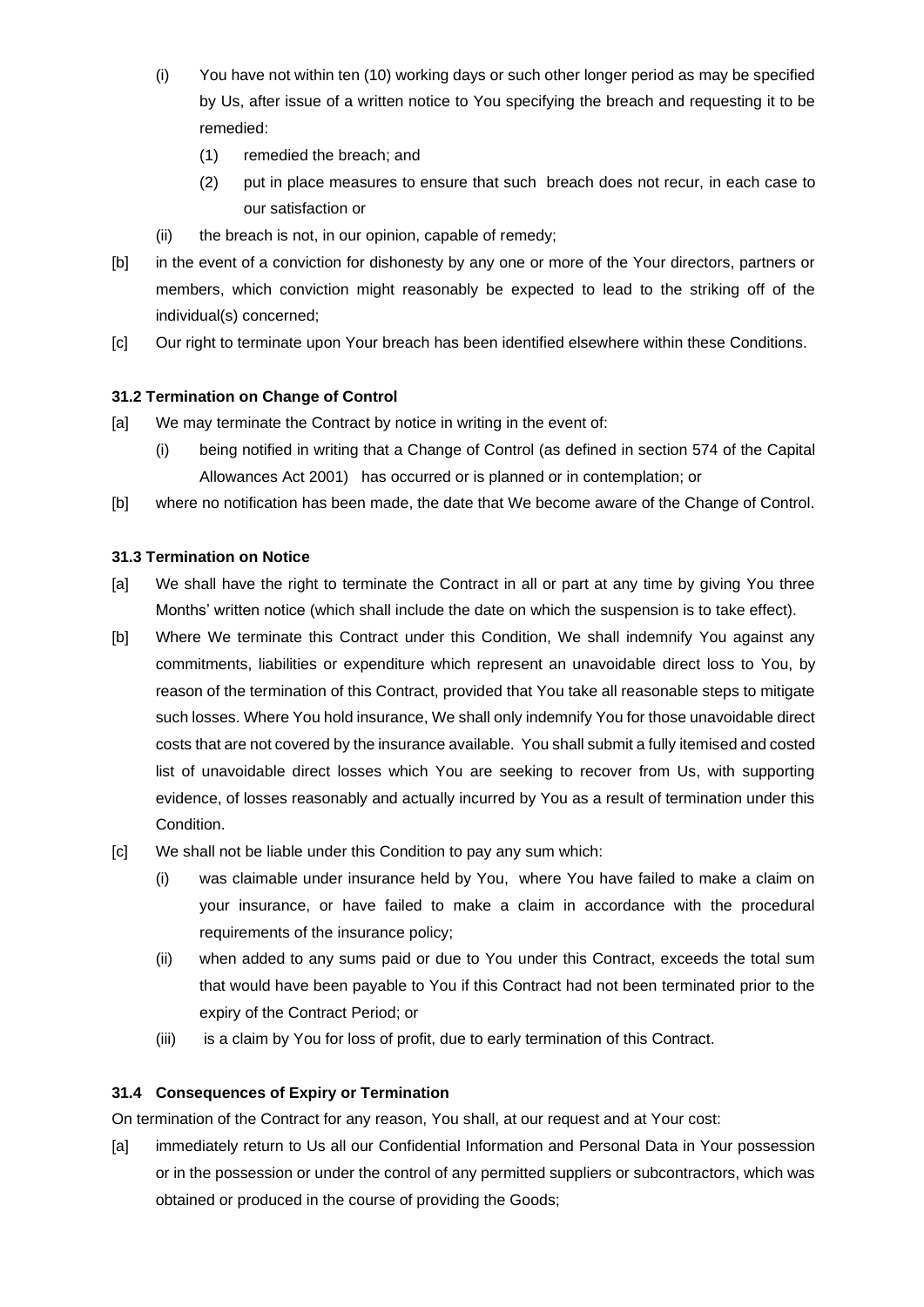- [b] except where the retention of Our Personal Data is required by Law, promptly destroy all copies of Our Data and provide written confirmation to Us that Our Data has been destroyed;
- [c] immediately deliver to Us in good working order (but subject to allowance for reasonable wear and tear) all the property (including materials, documents, information and access keys but excluding real property) issued or made available to You by Us in connection with the Contract.
- [d] return to Us any sums prepaid in respect of the Goods not provided by the date of expiry or termination (howsoever arising);
- [f] Save as otherwise expressly provided in the Contract:
	- (i) Termination or expiry of this Contract shall be without prejudice to any rights, remedies or obligations accrued under this Contract prior to termination or expiration and nothing in this Contract shall prejudice the right of either Party to recover any amount outstanding at such termination or expiry; and
	- (ii) Termination of this Contract shall not affect the continuing rights, remedies or obligations of either Party which expressly or by implication have effect after termination.

## **32. Notice**

All notices and communications required to be sent by You or Us in this contract shall be made in writing and sent by first class mail and, if sent to You, sent to your registered or head office and if sent to Us, sent to the Procurement Office, Queen's University Belfast, Administration Building, College Park, Belfast, BT7 1NN, and shall be deemed to have reached the party to whom it is addressed on the next business day following the date of posting.

#### **33. Amendment**

No addition, alteration or substitution of these Conditions will bind Us or form part of the Contract unless, and until, accepted in writing by an authorised officer of the University.

## **34. Publicity**

Following award of this Contract, should You wish to publicise its engagement with Us, approval **must** be sought, from the University's Head of Communications & External Affairs, in advance of the publication of any such information. Requests for approval should be forwarded, accompanied by the proposed wording, to:-

Head of Communications & External Affairs Room 02 054 Lanyon South Queen's University Belfast BT7 1NN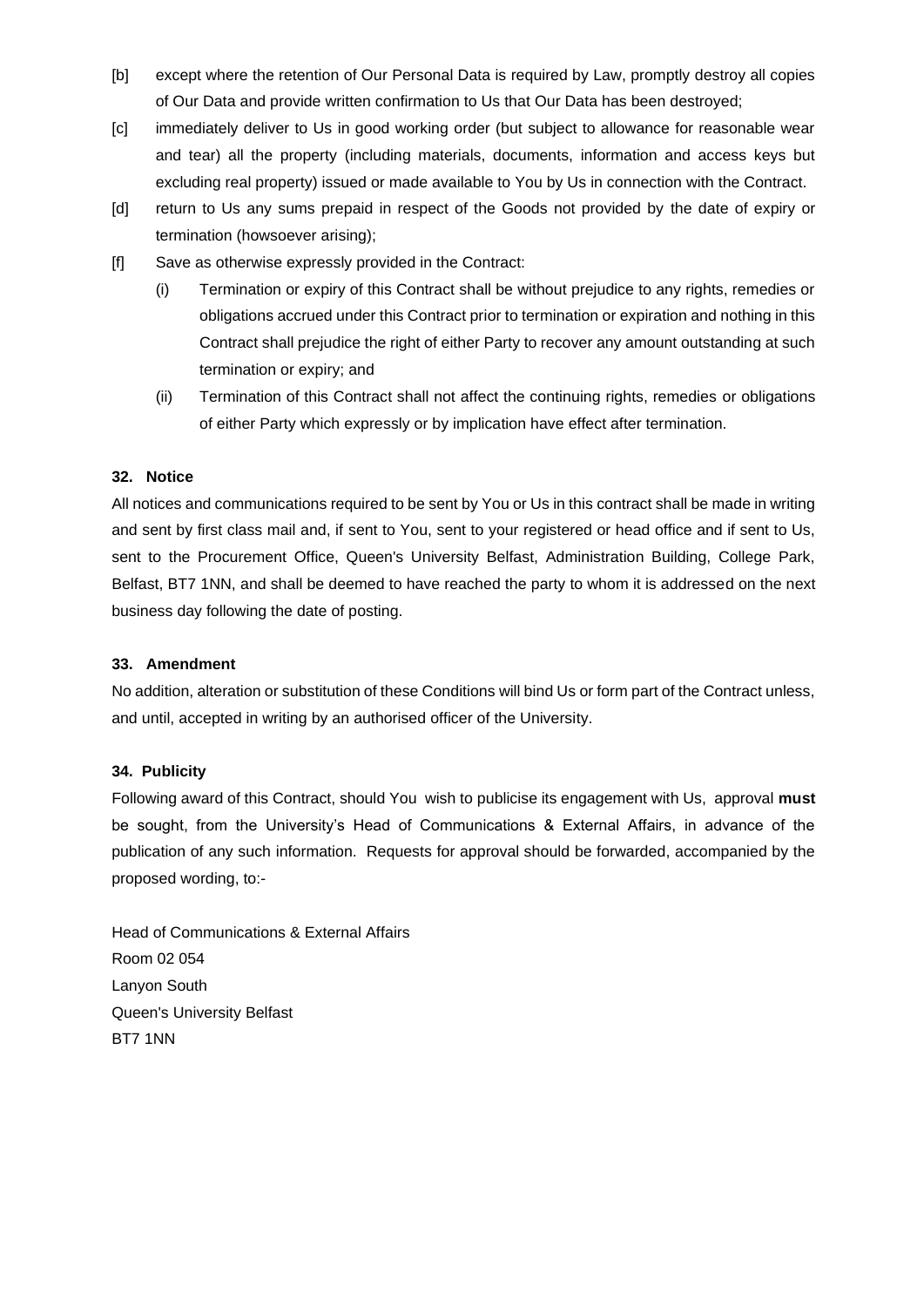## **SCHEDULE 1 DATA PROCESSING**

| The subject matter of the<br>processing       | The processing relates to the provision of Goods<br>to Us.                                                                                                                                                                     |
|-----------------------------------------------|--------------------------------------------------------------------------------------------------------------------------------------------------------------------------------------------------------------------------------|
| The duration of the<br>processing             | The processing will continue for as long as the<br>Contract is in place and subject to each party's<br>respective data retention requirements.                                                                                 |
| The nature and purpose<br>of the processing   | The nature of the processing is the provision of<br>the Goods, the subject of the Contract                                                                                                                                     |
| The types of personal<br>data being processed | The names, contact details and email addresses<br>of Our employees involved in the management of<br>the Contract                                                                                                               |
| The categories of data<br>subjects            | Our employees                                                                                                                                                                                                                  |
| Permitted purposes                            | To record Us as a customer; to manage the<br>Contract You have with Us; to provide information<br>in respect of the Goods and delivery thereof; and<br>to discharge the obligations on Your part in<br>respect of the Contract |
| Permitted recipients                          | [DRAFTING NOTE - This should set out to who<br>the permitted recipients of Personal Data, for<br>the permitted processing purposes are under<br>this Contract (if any). E.g. list any approved<br>subcontractors.]             |

| PART 1 - Processing by You as a Processor (SUPPLIER - NOTE 17.B (iv)) |  |
|-----------------------------------------------------------------------|--|
|-----------------------------------------------------------------------|--|

# PART 2 – Processing by Us as a Processor **(SUPPLIER - NOTE 17.B (iv) )**

| The subject matter of the<br>processing<br>The duration of the<br>processing | The processing relates to the provision of Goods<br>from You to Us.<br>The processing will continue for as long as the<br>Contract is in place and subject to each party's<br>respective data retention requirements.                                                                              |
|------------------------------------------------------------------------------|----------------------------------------------------------------------------------------------------------------------------------------------------------------------------------------------------------------------------------------------------------------------------------------------------|
| The nature and purpose<br>of the processing                                  | The nature of the processing is the provision of<br>the Goods the subject of the Contract                                                                                                                                                                                                          |
| The types of personal<br>data being processed                                | The names, contact details and email addresses<br>of Your employees involved in the management<br>of the Contract                                                                                                                                                                                  |
| The categories of data<br>subjects                                           | Your employees                                                                                                                                                                                                                                                                                     |
| Permitted purposes                                                           | To record You as a supplier; to provide instruction<br>in respect of the Contract We have with You have<br>with Us; to request information in respect of the<br>Goods and arrange delivery thereof; and to<br>discharge the obligations on Our part in respect of<br>the Contract, such as payment |
| Permitted recipients                                                         | [DRAFTING NOTE - This should set out to who<br>the permitted recipients of Personal Data, for<br>the permitted processing purposes are under<br>this Contract (if any). E.g. list any approved<br>subcontractors.]                                                                                 |